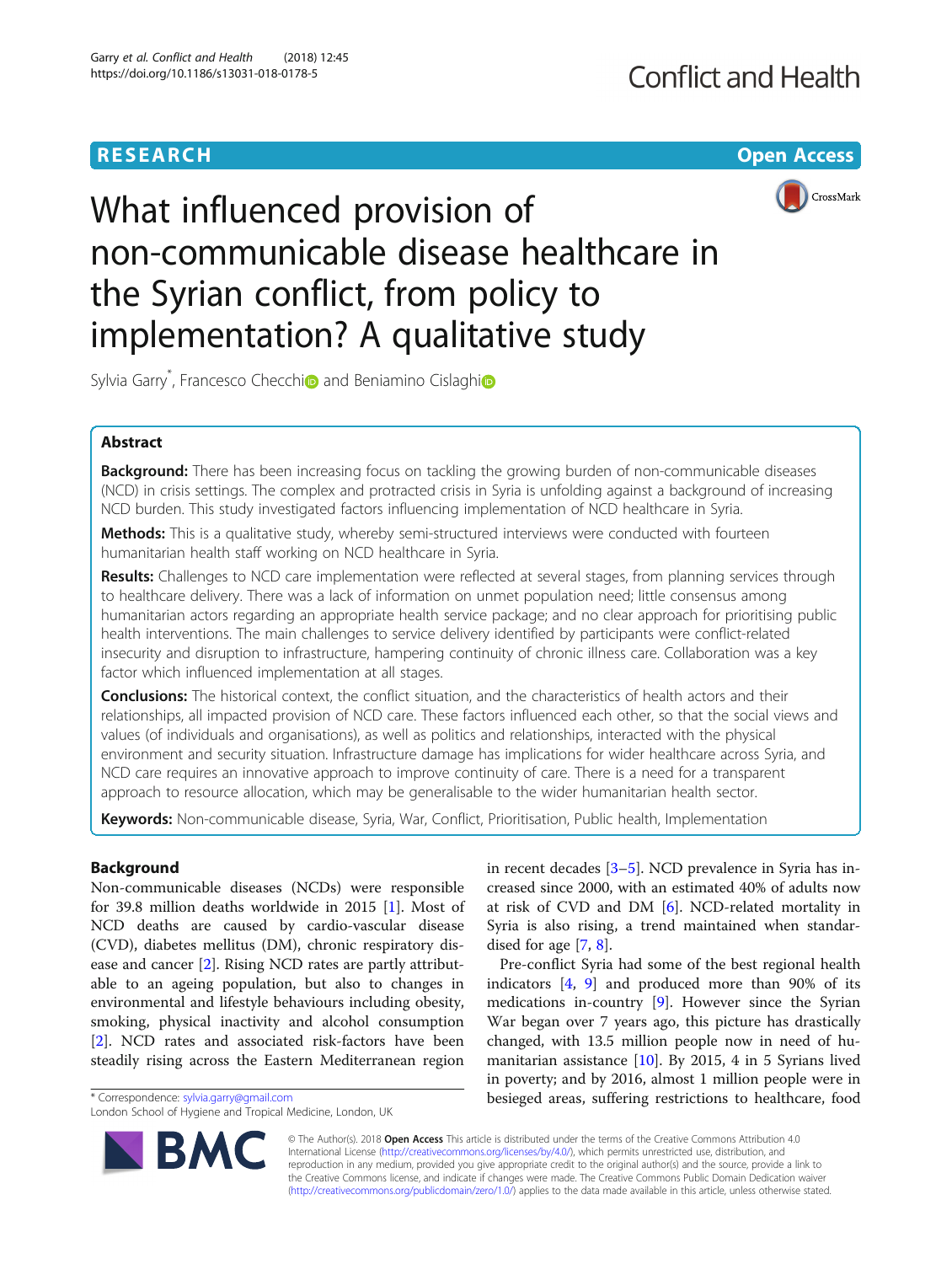and water [\[10](#page-8-0)]. Only half of aid convoys reach the population due to blockades [\[10\]](#page-8-0). Healthcare facilities have been attacked [[11\]](#page-8-0) and by June 2017, only 49% were fully functioning [[12\]](#page-8-0). Humanitarian health responses for Syria were coordinated through UN-activated clusters [[13\]](#page-8-0) with three geographic hubs (Damascus, Turkey and Jordan) at the time of this study. Healthcare in opposition-controlled areas was mostly provided by local healthcare workers, supported by remotely by non-governmental organisations (NGOs) [[14\]](#page-8-0).

Conflict increases the need for healthcare, while reducing health system capacity [[15\]](#page-8-0). NCDs have been increasingly recognised as a problem in conflict areas but this is still a new area of work  $[16–19]$  $[16–19]$  $[16–19]$  $[16–19]$  $[16–19]$ . The UN Interagency Task Force (UNIATF) [\[20,](#page-8-0) [21\]](#page-8-0) produced a strategy for NCD care in emergencies [\[22](#page-8-0)]. However, providing NCD care requires not only understanding the burden and technical guidelines [\[23](#page-9-0), [24\]](#page-9-0) but also a reliable supply of affordable medications, and access to trained healthcare workers and equipment. Reduced access to healthcare and disrupted pharmaceutical supplies cause treatment interruptions [\[17,](#page-8-0) [25](#page-9-0), [26](#page-9-0)]. Evidence on effectiveness and cost-effectiveness of NCD interventions in crises is limited [\[16](#page-8-0), [19\]](#page-8-0) and resource allocation is a challenge in these contexts [[22\]](#page-8-0) due to the immediacy of competing needs, limited resources, and lack of focus on NCDs in emergencies by both donor agencies and healthcare providers [[17,](#page-8-0) [18\]](#page-8-0).

Currently 6.3 million people are displaced within Syria [[10\]](#page-8-0) but information on the health of Syrians within Syria is limited [\[27](#page-9-0)]. Internally-displaced persons (IDPs) are particularly vulnerable even when compared to refugees, with increased mortality [\[28](#page-9-0)] and fewer protection mechanisms [[29\]](#page-9-0). We wished to explore factors impacting provision of healthcare in conflict settings by using NCDs during the Syrian War as a case-study. In this context, care to opposition-controlled areas is mostly supported by the humanitarian response system, as outlined above. Therefore we focused on factors influencing this pathway, from policy to implementation. Such insight could help healthcare providers at national and international levels plan responses [\[24](#page-9-0)]. We carried out a literature review to further contextualise the references. For brevity's sake, the methods and results of this review are presented in Additional file [1](#page-8-0). A qualitative approach was used to gather data from a range of stakeholders involved in NCD healthcare strategy and delivery.

#### Methods

A semi-structured interview approach was used to allow flexibility and facilitate open discussion. We elected against focus groups as this method could have discouraged participants from freely expressing views, particularly in a context where security concerns limit information sharing [\[30\]](#page-9-0). We developed an interview guide in consultation with academics and NGO workers, to include open questions around challenges in NCD care delivery, resource allocation, funding and collaborations. We piloted it for clarity and appropriateness with a small group of participants, and refined it based on their feedback.

Participants  $(n = 14)$  had worked in Syria with the World Health Organisation (WHO) (3 participants), for international NGOs (iNGOs) (6 participants) or were Syrian health actors in opposition-controlled or contested areas (5 participants) (Additional file [2](#page-8-0): Table S3). Participants gave written consent to participate in the research and all data were made anonymous. The interviews were conducted by Skype during June–August 2017 in English, and one in Arabic via an interpreter. Interviews were recorded, transcribed, and uploaded onto NVivo © software (v11). Thematic analysis methods were used  $[31-33]$  $[31-33]$  $[31-33]$  $[31-33]$ , whereby data were compiled, disassembled and re-assembled [[31\]](#page-9-0). The thematic analysis method was used as it allows themes and patterns to emerge from the data and can inform policy implementation [\[32](#page-9-0)]. This analysis started from the first interview, so that data collection and analysis were iterative. Data were coded by allocating phrases and sentences to nodes and sub-nodes. Sub-nodes were grouped together to re-assemble the data into a hierarchical array with the primary data being consulted to ensure themes were representative.

Previous researchers have used models to categorise factors influencing policy creation, adoption and adaptation, including Walt and Gilson's framework [\[34](#page-9-0)–[36\]](#page-9-0) or Kingdon's agenda-setting streams [\[37](#page-9-0)]. The framework for this study (Fig. [1\)](#page-2-0) was developed using a bottom-up approach based on key themes emerging from the data, compared to these existing frameworks in the literature. Emergent themes from the analysis were mapped onto five key sequential areas of challenge in the cycle, from policy-setting to implementation (Fig. [1\)](#page-2-0): understanding population need; prioritisation; determining appropriate healthcare models; service delivery; and collaboration and governance.

#### Results

# Challenge 1: Understanding the population need for NCD care

The first challenge to emerge was identifying the problem itself (Fig. [1\)](#page-2-0), as there was a lack of consensus on the need for NCD care compared to other health services. There are several components to health needs: the population's perceived needs, both expressed and not expressed; the professionals' perspectives on what a population needs; and a relative health need, based on what is known about other populations  $[38]$ . Participants reported a lack of population level data, and interviews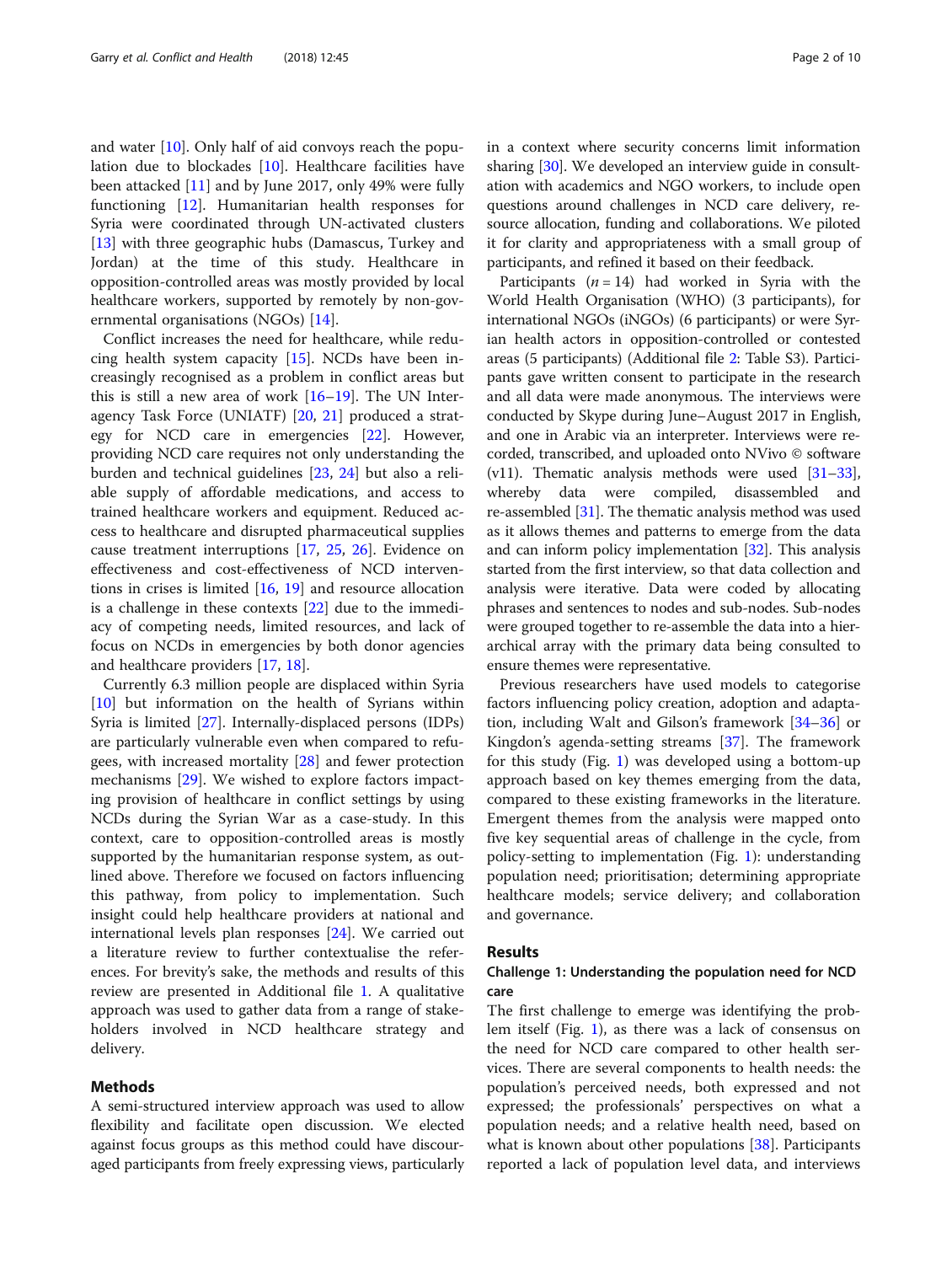<span id="page-2-0"></span>

revealed disagreement about how to allocate resources among different health services, especially between care for war trauma and other urgent cases, versus treatment for chronic disease.

# Perception of population need

One international participant recognised the population did not adequately identify their own needs: "there's a lack of knowledge […]; how do [patients] know that [they're] not well as some NCDs are silent?" Such unawareness would reduce demand for NCD services.

There was no cohesive health information system analysing NCD morbidity and mortality. Needs assessments were based on incomplete service data and HeRAMS (Health Resources and Services Availability Monitoring). Several participants from all backgrounds described the lack of patient voices. One international participant reported: "There's this assumption made about the population's health solely from the health facilities, so it's already biased." One international participant added that "we have also been thinking about people who are housebound, people with mobility issues, those invisible people." A WHO participant stated that "culturally…the patient voice is not very much heard." This made it difficult to understand unmet population need.

Many participants felt projects were donor-driven rather than needs-driven, with a WHO participant suggesting that "this is more a provider-driven system than a response". An international participant described a gap between what donors would fund, and population needs: "A Syrian NGO recognised NCDs was a problem, but said the donors won't give funding." Overall service planning was described as a predominantly top-down approach, rather than based on population need.

# Trauma and infectious disease perceived as the pressing needs

Participants, especially those working locally, felt that injuries and control of infectious diseases were generally treated as the priority public health needs. Infectious disease was concerning due to the potential for spread, with a local participant reporting "fear of communicable diseases like cholera and polio." Most with experience as healthcare workers (HCW) inside Syria regarded injuries as the greatest need, saying: "We were consumed with war injuries". This was due to their immediacy ("when you have airstrikes, many people are injured and need to go to hospital, you focus on this issue") and visibility ("the view of blood attracts attention"). Many participants agreed promoting healthy lifestyles was not top of the donor and healthcare providers' agendas, with a focus on more immediate needs. One local participant reported, referring to NCD care: "you know [because of] trauma and war, you cannot pay attention to these issues."

Participants at all levels described a separation between emergency care models, and long-term approaches to health and development. One international participant believed that "Syria is no longer an acute emergency, it's not in the development period. It's in the middle bit, where you have a failed health system." All international participants reported the challenging dichotomy of providing chronic care in an emergency setting, with one WHO participant saying: "*acute emer*gencies and chronic disease are like oxymorons, they are opposing terms." This was also reflected in donor attitudes, which were described as focusing on emergency aid, with one international participant reporting: "Some donors think in health emergencies we do not support advanced healthcare or structuring health systems."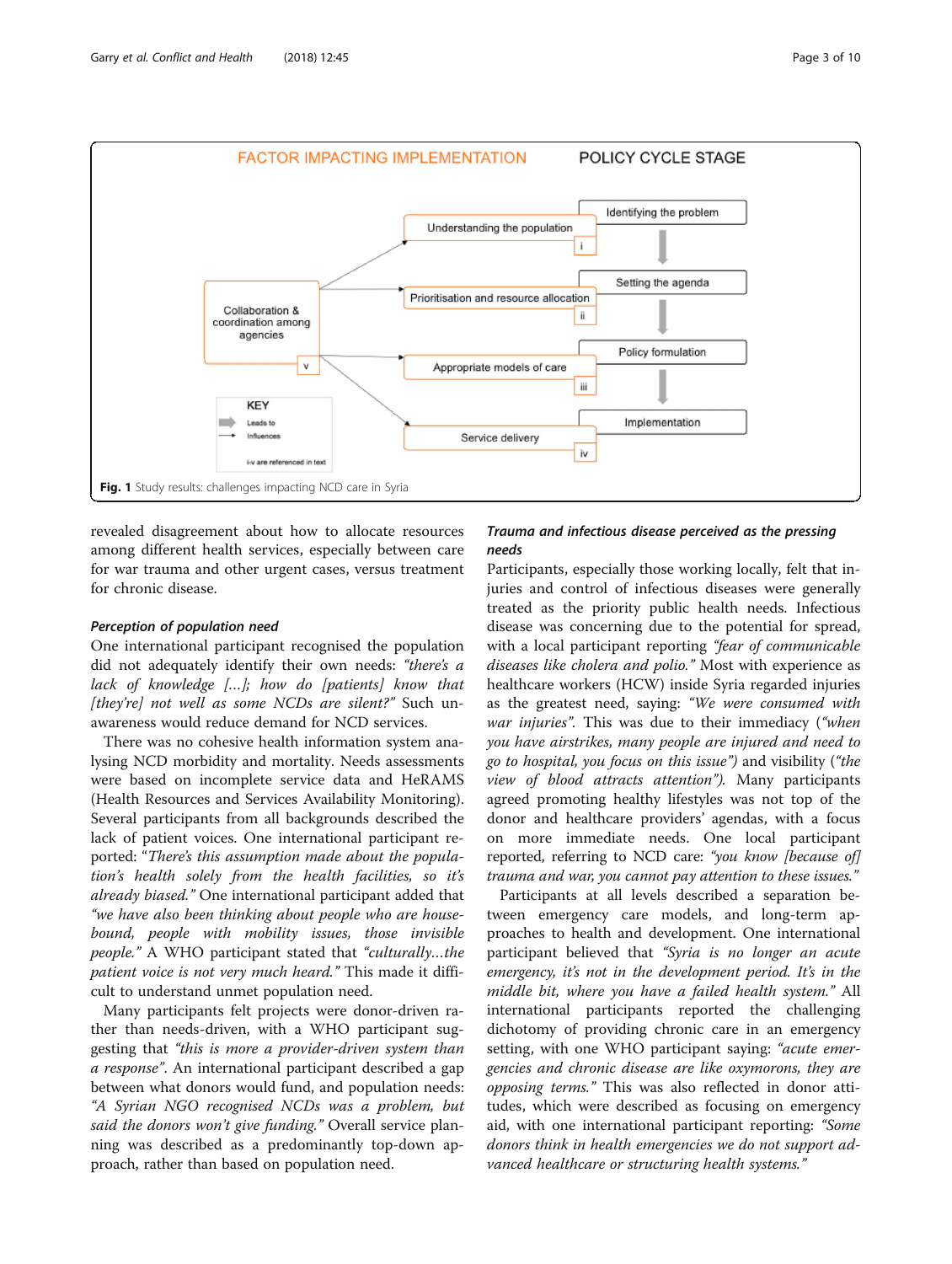### Lack of consensus on need for NCD care

Participants disagreed about the long-term benefits of NCD care. One international participant suggested other health services were more cost-effective: "You can reach thousands of children quickly and at a lower cost than managing a few thousand NCD cases." A WHO participant agreed: "Talking about population-based measures in situations of crisis, is not the right time for that. […] Business as usual doesn't work." However, this was not universal. An international participant reported: "When they sent back data we realised, wow, people are actually seeing cases and we're not paying attention to it." Another international participant reported frustration with the default assumption of health priorities: "The vast majority of funds, on the level of millions of euros, goes for trauma. This has been plaguing me."

A local participant reported the challenge of creating continuity of care contrasted with the brevity of funding: "Most funding is one year or six months, you would not be able to develop anything." Therefore it was challenging to plan for long-term risk reduction strategies for patients when organisations in these contexts classically focused on emergency care and immediate health gains.

Overall there was no consensus on the population need for NCD healthcare, and multiple other competing priorities for this population.

#### Challenge 2: Prioritising needs within NCD care

The second challenge to emerge was prioritisation within NCD care (Fig. [1](#page-2-0)). Prioritisation is a systematic approach to allocating limited resources. This process of ranking needs is complex and requires understanding population needs. Funding allocation in crises is complex, and is often directly linked to specific contexts or objectives. At the global level, NCD-specific funding is difficult to measure as it is mostly subsumed within general healthcare funding [\[39](#page-9-0)].

#### There was no prioritisation framework for NCD healthcare

NCD care is often incorporated into programmes at the primary care level. However, international participants reported a lack of local knowledge and a lack of coordinated overall strategy: "they don't have a clear strategy on how approach these NCDs on a national level". There was universal frustration with the lack of a clear, transparent decision-making framework for explicit and fair resource allocation. A WHO participant summarised:

"What is missing is how we decide on resource allocation, who decides. There are no clear standards about how to prioritise NCDs. If you don't say how you do it, there is no appeal process. It becomes unfair and difficult to accept."

Several participants advocated for a cross-cutting prioritisation framework across all health areas, which one WHO participant expressed as requiring "*a more com*prehensive approach [rather] than a piecemeal disease-specific one."

#### Should there be limits to care?

Prioritisation requires challenging and important conversations regarding benefits and harms of actions and inactions, including discussions on limits to care. Whereas the majority of local participants did not agree that limits to care should be accepted, there was a wide range of uncertainty expressed by the international community. One WHO participant reported conflict in the international community: "I have colleagues saying there is no place for cancer in conflict settings. I say …. these are amongst the sufferings. We might decide what action might be taken, even palliative care." Another international participant reflected: "In conflict situations, people with chronic kidney disease are going to die. Don't spend money on dialysis, you have a limited pot of money."

Overall, there was no agreement on priorities within NCD healthcare by participants, and how to approach the prioritisation process in a crisis setting. Allocation of resources between and within health services was not made transparently.

# Challenge 3: Determining appropriate models of NCD healthcare delivery

The next challenge uncovered was how to deliver healthcare (Fig. [1\)](#page-2-0). The interviews revealed some consensus: that best-practice management of individuals (such as which medication should be used to treat hypertension or diabetes) could generally be agreed; that NCD care should be integrated horizontally into healthcare systems; and that effective NCD management requires continuity of care. However, the data also pointed to a mismatch between opposing approaches to healthcare. NCD care can broadly be divided into three levels: primary prevention focuses on averting occurrence of disease; secondary prevention aims to identify and manage illness amenable to treatment; and tertiary prevention aims to reduce complications [[40\]](#page-9-0). International stakeholders favoured a focus on primary and secondary prevention, whereas local participants favoured specialist care to treat illness and manage complications.

# The international model: Prevention

The international model focused on delivery at primary care or community level. All participants agreed that the conflict environment created specific local challenges for implementing primary prevention strategies. As one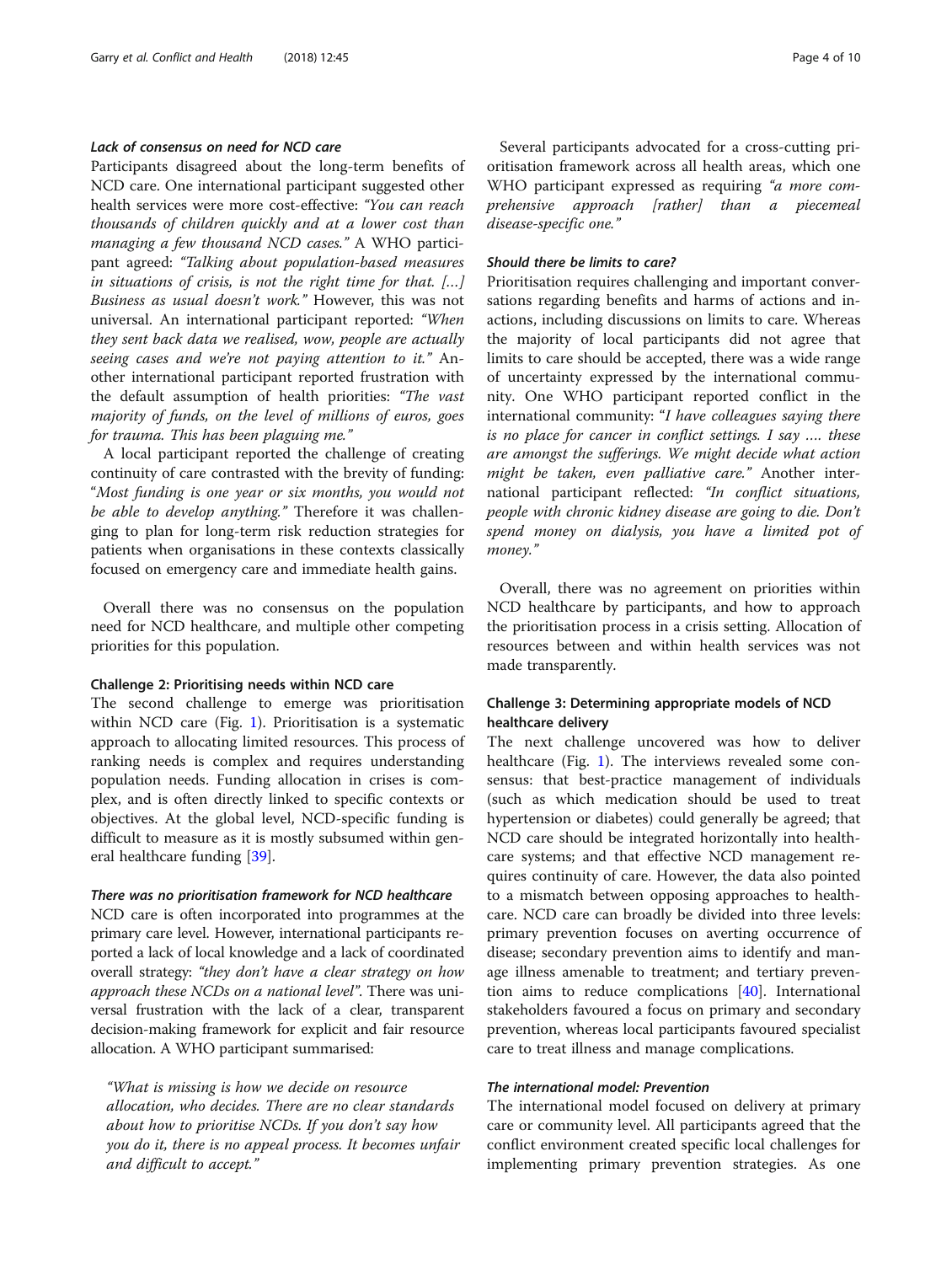international participant described: "People smoke more because they're stressed and bored, …. healthy food is expensive and not available… going out jogging every morning is not top on your list of priorities." One international participant highlighted the lack of awareness of the importance of early management of illness: "People don't recognise why they're treating hypertension, [they] don't think about what they're doing, that they're trying to prevent heart attacks and strokes and kidney failure." As another international participant working with local HCWs explained: "Working in the north of Syria, after 6 years, the conversation is the same, there was a total movement away from primary care." In general, international participants reported frustration that the benefits of prevention were not appreciated locally.

#### The local model: Specialist care

The local model was based on delivery at the specialist level. Most participants felt referral routes for specialist care across borders were problematic, and an international participant described: "The process of referral to Turkey is really hard. The referral mechanism has a long process." However, whereas international participants aimed to strengthen this referral route, local participants wanted to strengthen the in-country provision of specialist care, saying: "many NCDs need tertiary units, and tertiary services". They expressed frustration at the lack of access to diagnostic tests and treatment, reporting that this was the main priority. Some international participants felt this focus on in-country specialist services was excessive, as one international participant described: "partners on the ground want their toys, they want big diagnostic equipment, they want it to be how it was before the war." This was a marked difference in attitudes towards specialist care.

#### Acceptability of healthcare delivery

Participants agreed that the model of pre-conflict healthcare heavily influenced current population expectations, and the acceptability of healthcare models offered. Local participants described how in pre-conflict Syria, patients directly sought specialist care and did not consult with a generalist:

"There was no system where you start by a general practitioner and then be referred to secondary and tertiary. Whenever people have health issues, they go to a cardiac specialist doctor. That was happening before, it's still happening now. That's how Syrian people are."

This was mirrored by international participants. A basic package of NCD care includes generic medications, as these are cheaper than branded equivalents. An international participant described the difficulties in delivering standardised approaches: "We tried to match their medications, but they'd say "no, we were taking the blue pill before. This one, it's not blue, I want the blue pill."" These expectations reduced the acceptability of delivering NCD care in primary care.

The model of healthcare delivery, via primary or specialist care, was an area on which participants had clear opposing views.

#### Challenge 4: Delivery of NCD services

The Syrian conflict has caused unpredictability, insecurity, political discord, and infrastructure collapse, resulting in challenges to resource distribution and access. As such, this creates a challenge to implementation (Fig. [1](#page-2-0)) by impacting logistics of running services, as well as access to services.

#### Volatile security necessitates flexibility

Syria is a complex emergency, with varying health needs across locations. A WHO participant explained this complexity: "It is not simply a conflict, or post-conflict or transition state. The needs change from month to month on a short time scale." As a WHO participant summarised: "You know, there is not one Syria, there are many Syrias within Syria." International participants described variable access to healthcare and disruption to the infrastructure: "There are good days and bad days, life goes on. Staff would tell me "my cousin had a wedding last week", in other areas they're living in a bunker." Some participants described difficulties of maintaining continuity of care to a mobile population, and how healthcare needs changed; flexibility and responsiveness in service delivery and resource allocation were therefore required.

All participants agreed NCDs should be horizontally integrated into healthcare. Several international participants emphasised the need to build resilience, with a WHO participant reporting: "Redundancy is important. [If] you have a central facility managing a condition or a group of patients, and it's the only one, it becomes difficult to continue care." All agreed that NCD healthcare provision requires system resilience.

#### Conflict impacts logistics of service delivery and access

Unsurprisingly, all participants agreed security was a major determinant of healthcare delivery, with a WHO participant reporting: "In besieged areas, the main determinant becomes conflict itself, and an inability to access because the facility has been destroyed, the providers are no longer there". Local participants reported this also impacted and reduced provision of medications from the black market. All reported challenges around resources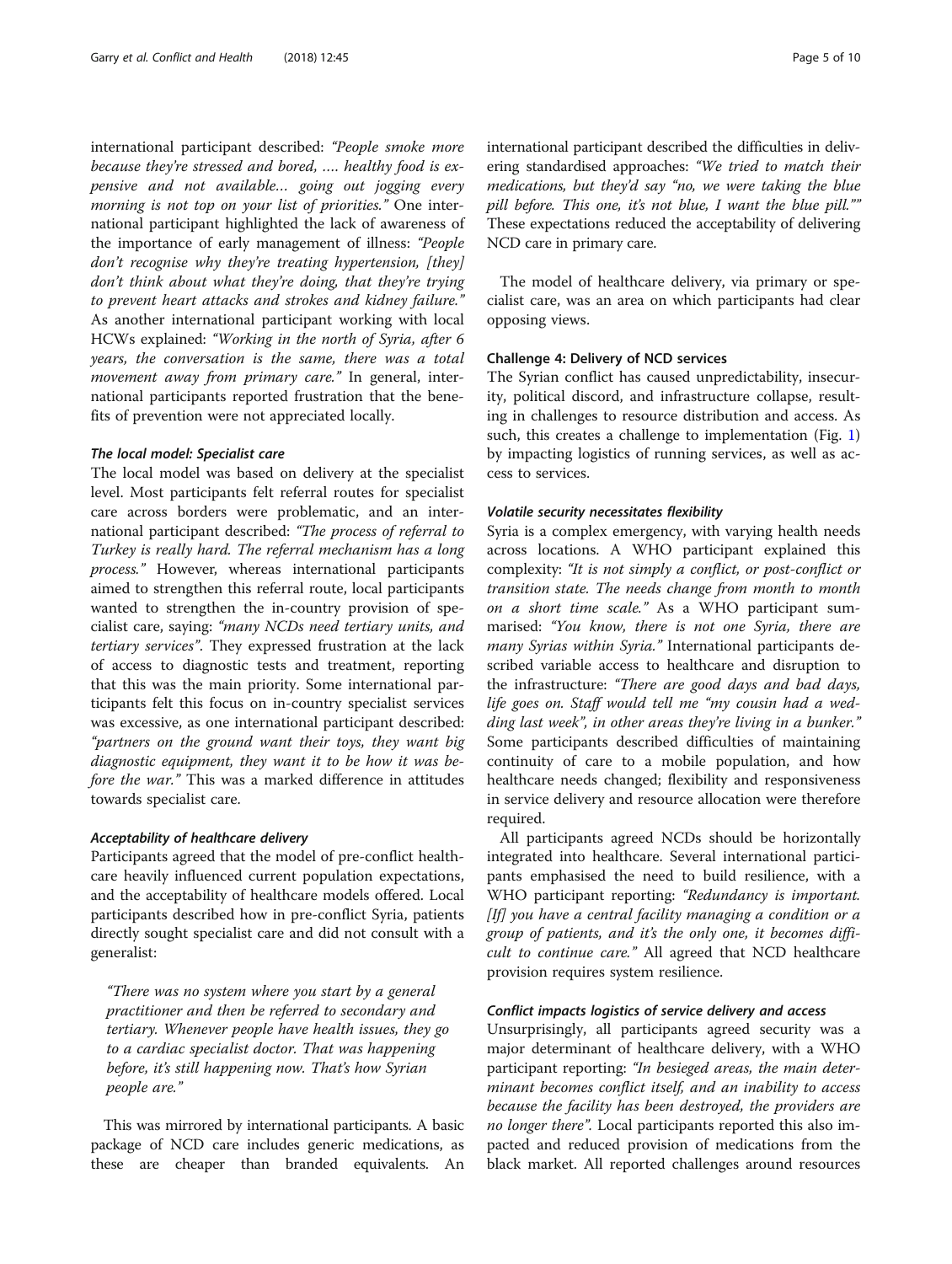such as equipment and medications, with one international participant summarising the situation: "So much of the issue is the infrastructure, the laboratories, the reagents, the supply of medicines, the supply of sphygmomanometers and stethoscopes." Insulin was of particular concern, with difficulties around procurement and supply, as reported by one local participant:

"We depend on imported insulin; […] we always have this concern of not having enough insulin, not having it on time, not having it in the proper way, like transporting with refrigeration."

Providing healthcare in conflict is dangerous and expensive Security was a huge challenge due to damage to healthcare structures and deaths of HCWs, as one WHO participant described: "The main determinant is the war itself…. there is no effective assistance without protection." Many participants described HCWs and healthcare structures being directly targeted. One local participant said: "A lot of staff are tortured, killed or left the country." As one international participant explained:

"We were humbled and tearful at these extraordinary people doing a job under such difficult circumstances. They say, clinic gets bombed and buildings destroyed, we'll send in a mobile clinic. The doctors have got killed, we'll send in medical students."

Additional resources were also required to improve security, as a local participant explained: "establishing underground hospitals, fortifying hospitals, due to direct targeting of all facilities; this consumes considerable amount of money." This would increase the resources required to provide healthcare in this context.

Conflict impacts service provision, but also endangers lives of HCWs in this environment, which creates a moral quandary as providing health may increase risk for HCWs.

#### Challenge 5: Collaboration and governance

Finally, participants highlighted how the interactions and relationships among stakeholders impacted all other challenges outlined (Fig. [1\)](#page-2-0). Healthcare and war clearly have competing objectives, and there was widespread agreement regarding the complex challenges this brings, including clear leadership, trust and power dynamics.

#### Power dynamics with the regime

All participants described political complexity of working together, or at least cooperating, to provide healthcare. This was about perception and fear of

repercussions. A local participant explained: "There is very little interaction with the MoH [Damascus Ministry of Health] [...] This is a very sensitive relationship, it is very sensitive to talk about." This impacted logistics, as an international participant described: "At the UN level, the challenges are related to [being] willing to be identified to be working in opposition areas."

There were several reports of enforced blockades resulting in healthcare provisions not being allowed into besieged areas. One WHO respondent described: "The only one who can provide the necessary medications to the besieged area is Damascus." Some participants felt healthcare provision was explicitly used to give the appearance of power and control, with one international participant saying: "The Damascus MoH try to prove they have access to opposition-controlled areas. And they don't, but this is perceived as a political intent to show control."

#### Leadership

Local Directorates of Health (DoH) emerged to provide health leadership in the non-governmental-controlled areas, initially in an informal capacity. Participants disagreed regarding the effectiveness of this leadership. Local participants reported growing trust and reliance on the DoH: "There were no governance bodies, no health authorities, no government. The health directorate was gradually playing an important role in the governance of the health sector." However, some international participants had concerns, with reports of weak leadership, and of an agenda to gain power and recognition. One international participant reported:

"You have ineffective and disrespected DoH. They want control over the whole environment. They get heavily involved and they put their names out there, so they can get power and recognition and funding. They're not actually delivering the services where they are most needed. Eventually they want to be part of a new Syrian anti-regime MoH."

#### Governance and corruption

The consequence of disrupted governance was corruption. Many participants reported incidents of corruption, with a local participant saying: "The corruption was real unfortunately." The scale of corruption was felt to be significant by international participants: "There's more corruption in this environment than I've ever seen in the civil society types of movements elsewhere." This has resulted in restrictions to funding, programmes and negatively impacted on healthcare programmes.

Participants strongly felt that healthcare was used to try to alter power dynamics.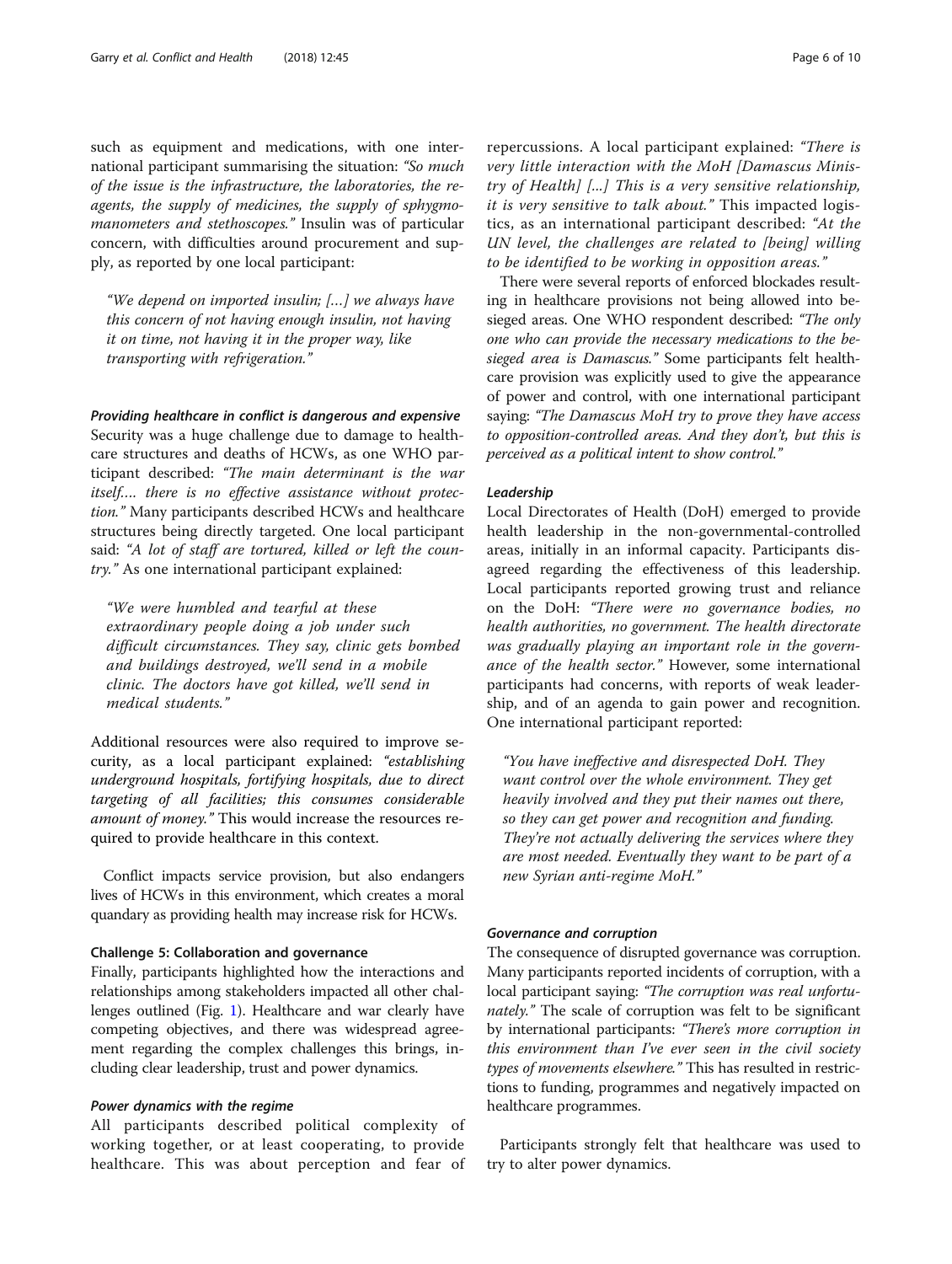### **Discussion**

# Findings

Our study described factors directly influencing NCD healthcare provision, by impacting policy creation and healthcare implementation at several levels. Figure 2 shows key upstream aspects that emerged as reasons for these factors: the pre-conflict setting, actors involved, and the conflict itself. The actors include international and local agencies and individuals, and the population. These upstream context-specific factors are not independent from each other. The causal relationship between these and factors impacting implementation are mediated by three key themes (A, B and C in Fig. 2) as explained below, with the references in brackets (e.g. a1) relating to those in Fig. 2.

#### Social views & values (A)

Social views and values refer to how individuals, populations and organisations see the world, and determine what is most important. NCD healthcare provision within Syria is dependent on defining the scope of the problem and setting the agenda (a1). Defining population need is value-driven (a2), since it depends on what health means [\[41](#page-9-0)]. NCDs compete with other NCDs as well as other health and non-health priorities. Trauma care was prioritised, as seen elsewhere [[42\]](#page-9-0). We have shown the challenges in gathering a unified vision, with shared goals and objectives. This is a reflection of different world perspectives, different approaches to health priorities, and different understanding of what societies value.

Top-down and bottom-up factors influenced prioritisation. Bottom-up influencers were the population voice, direct fieldwork experiences, and ground needs assessments. HCWs spoke emotively of the population's daily struggles, echoing descriptions elsewhere of competing priorities due to loss of shelter and income [\[10](#page-8-0)]. There were references to the "invisible" population of Syria, who do not seek healthcare themselves, who may be isolated or stay at home. This includes less mobile people such as the elderly and those with physical disabilities. The lack of input from beneficiaries, especially from this "invisible" population, was clear. Top-down influencers were donors, with inflexible frameworks for funding. Participants reported these were the most influential in determining priorities. International participants were constantly aware of mandates and agendas, funding, and models of healthcare used elsewhere.

People's values reflect training and experiences (a3). The pre-conflict healthcare system influenced both HCWs and the beneficiaries (a4), which was reflected in expectations of receiving care and priorities in care. This exemplifies the importance of understanding the preconflict context.

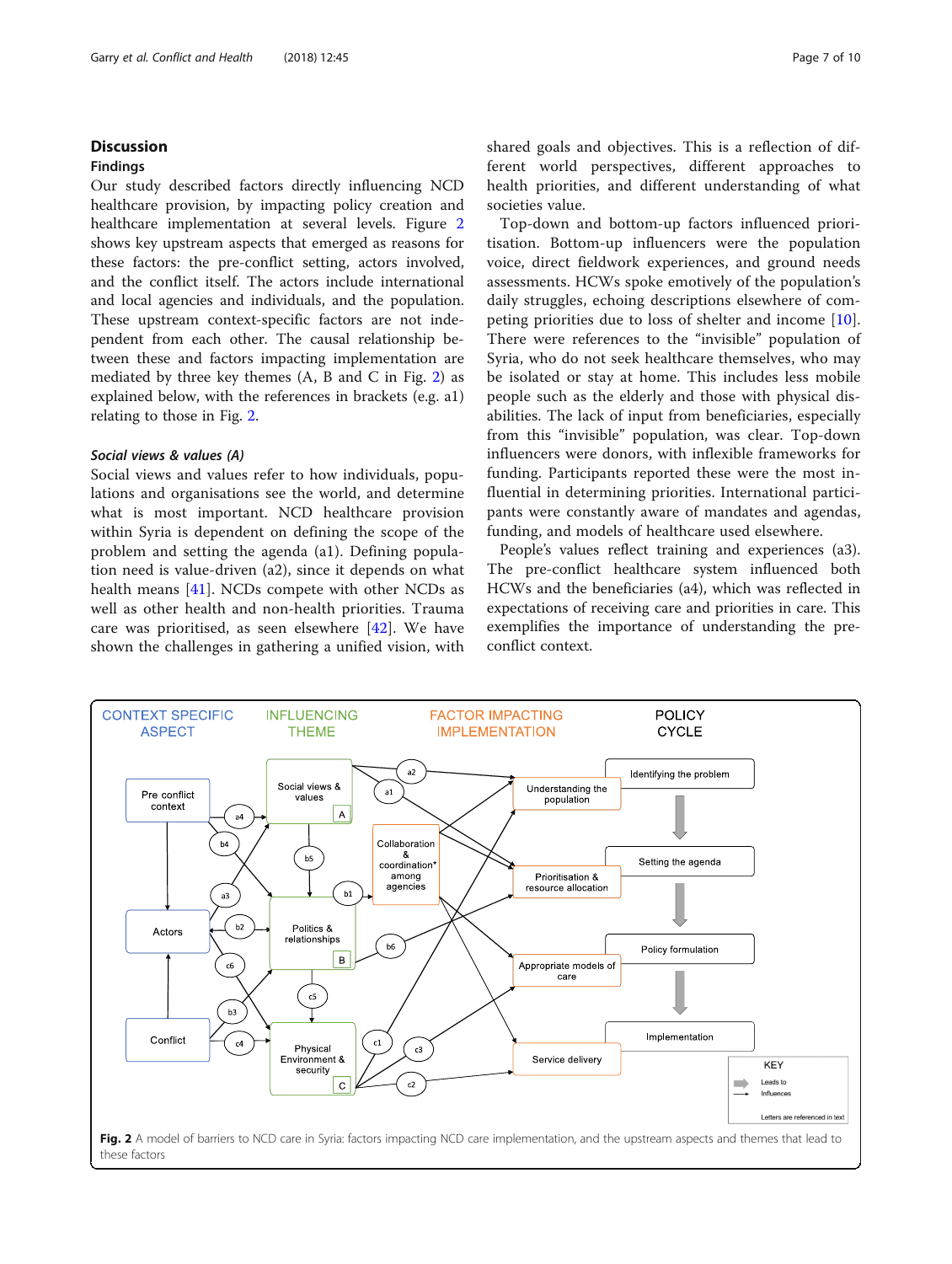#### Politics & relationships (B)

Political interactions and relationships amongst individuals and agencies impact all areas of NCD healthcare provision, through collaboration and coordination (b1). These relationships are complex, including opposition and government-controlled areas; international communities and other countries; and between and within international agencies. The delicate nature of these interactions was clear throughout (b2).

Syria is at war, in a struggle for power (b3). This dynamic process had periods of variable stability and collaboration, influenced by pre-conflict relationships (b4). Healthcare became a political tool at all levels, international, local, and even as part of the conflict.

The agendas of organisations (b5) and lack of transparency in decision-making processes hampered collaboration and created a power imbalance between funding agencies and providers. The link between funding and power was evident throughout as the funding agencies' power pervaded discussions due to their influence on agenda and vision (b6). The scramble for funding often overshadowed needs-based assessment.

Challenges to governance are described elsewhere, due to the presence of multiple actors, including the Damascus regime, opposition forces, local councils, and the Islamic State [\[29\]](#page-9-0). The impact of ambiguous governance is evident through corruption incidents, and challenges to quality control. The latter is magnified by the need to work remotely in besieged areas.

#### Physical environment & security (C)

Security influences multiple processes, including gathering data (c1), planning services, and implementation (c2). This is the largest determinant of service delivery due to chronic infrastructure collapse leading to shortages of HCWs, medicines and equipment. Conflict impacts on models of care (c3) since continuity of care and healthy lifestyles become more challenging in displaced populations. The physical environment and security are, however, dynamically dependent on the conflict's evolution (c4). This area is complex: security is dependent on politics and conflict (c5), but is influenced by health actors (c6) through témoignage and advocacy. Additional resources are required for healthcare structure fortification, increasing the pressure on already limited resources. The lack of reliable access creates further challenges for continuity of care.

NCD-related mortality is rising, accounting for almost 69,000 deaths in Syria in 2015 [[43](#page-9-0)], half of which were in people younger than 70 years  $[43]$  $[43]$ . Refugee studies have reported that 1 in 5 Syrian refugees have at least one NCD, with a quarter unable to seek care [\[44](#page-9-0)]. Unmet health needs of those in country are likely to be high due to vulnerable populations [\[45](#page-9-0)]. WHO estimates that 80% of CVD and DM can be prevented through risk-factor modification [\[43](#page-9-0)]. However NCDs do not gain the same attention as other more immediate needs [[18\]](#page-8-0). The UNIATF brief does not outline an approach to prioritisation [[22\]](#page-8-0). Stakeholders had different views and services were based on perceived need. The lack of consensus on benefits of long term care made it difficult to achieve consensus on the appropriate package of services. Our findings re-affirm this by highlighting disconnect between viewpoints of international and local stakeholders, and the disagreement regarding balancing immediate needs versus long-term health investment.

#### Study limitations

Participants in the interviews mostly worked in opposition-controlled areas, which is a source of selection bias. Interviews are two-way processes, and the interviewer (SG) has experience of working as a front-line healthcare worker in conflict settings; this would inevitably have some impact on the responses. Care was taken during the interviews to use open questions and neutral responses to minimise this. In some cases, the participant may not have been willing to speak honestly about their experiences, or be seen to criticise organisations. Using an interpreter for the Arabic speakers was particularly challenging, as some intricacies of the questions were lost.

While our study examined challenges in policy-making and implementation, it did not capture beneficiary perceptions of actual access to and quality of healthcare. Moreover, we considered that our qualitative approach would be less useful for documenting actual service performance (availability, coverage, quality), for which objective indicators would be more informative.

# Conclusions

The historical context, current situation, actors and their relationships, all interacted to affect NCD care in Syria. Our findings can help explain challenges encountered, and plan on how to overcome these.

The NCD response in Syria does not fit neatly into either the UNIATF (UN Interagency Task Force on NCDs) "initial" or "continuing" response scenarios [\[22](#page-8-0)]. The "initial" approach focuses on emergency rather than continuity of care, and the "continuing" approach is challenging to implement in a context with unpredictable security. Implementation of NCD care requires flexibility and contextual insight.

Defining the problem requires a coordinated approach between agencies to share data  $[11]$  $[11]$  $[11]$ , which would be facilitated by standardising information collection methods. The beneficiaries' voice was largely absent: service planning should involve the population at all levels [[46](#page-9-0)]. Working closely with local actors and social scientists would improve this understanding.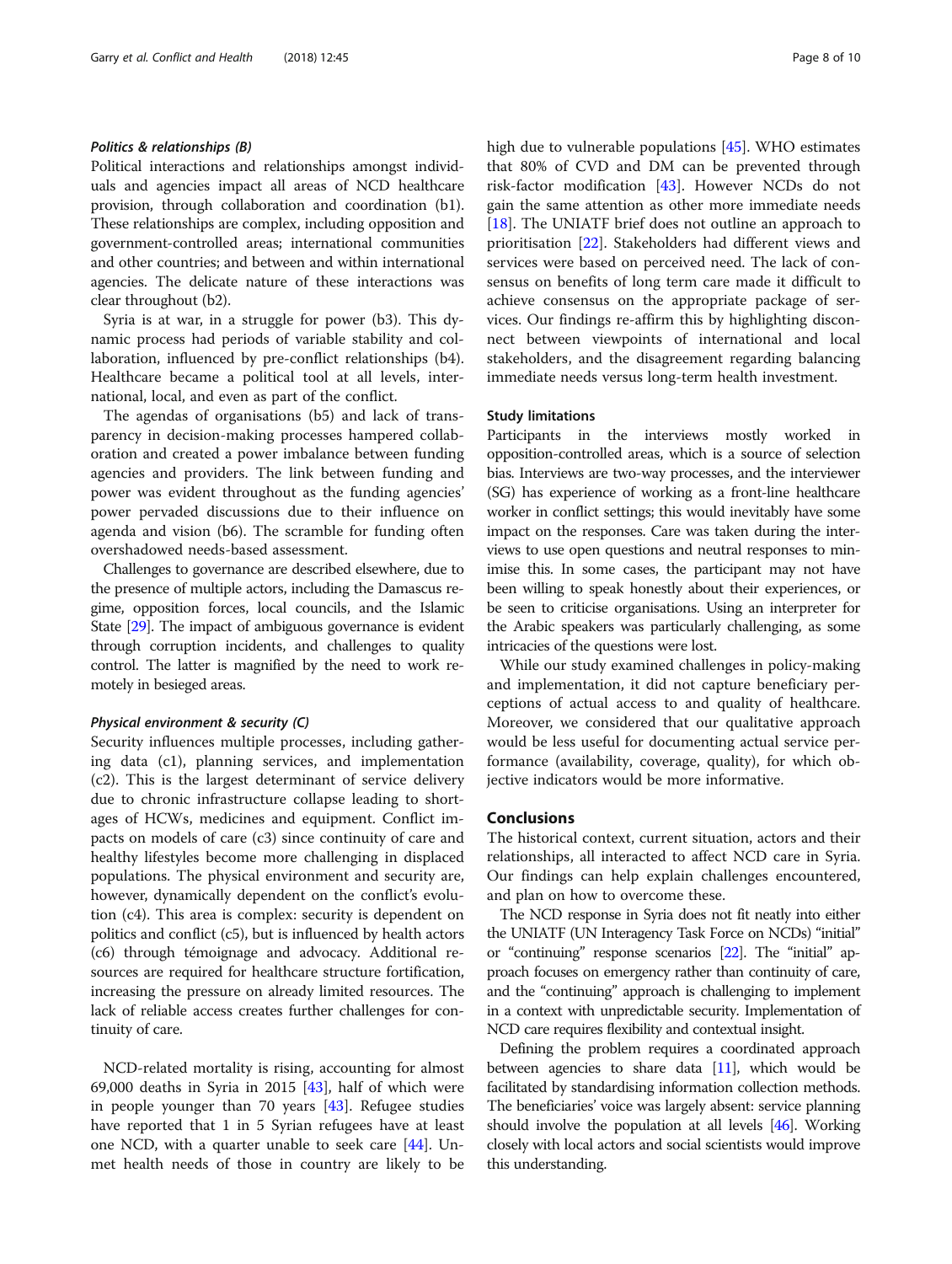<span id="page-8-0"></span>Further evidence is required regarding the long-term benefits of NCD care in conflict situations, including cost-effectiveness. Challenges in prioritisation in crises are not new [\[47\]](#page-9-0) and a transparent approach is required to prioritise across health service areas (e.g. mental health, vaccination, nutrition) and within areas, e.g. oncology. This paper calls for a resource allocation framework for ethical and fair distribution [\[48\]](#page-9-0) to improve accountability and equity. Such a framework should not be unique to NCD care or Syria, and instead be adopted globally.

# Additional files

[Additional file 1:](https://doi.org/10.1186/s13031-018-0178-5) Table S1. Literature review on factors impacting NCD care in Syria: search criteria. Figure S3. Literature review: articles identified and number of articles excluded at each stage, adapted from PRISMA [[44](#page-9-0)]. Table S2. Literature review: overview of factors impacting NCD healthcare implementation in Syria. (DOCX 47 kb)

[Additional file 2:](https://doi.org/10.1186/s13031-018-0178-5) Table S3. Overview of participants interviewed. (DOCX 16 kb)

#### Abbreviations

CVD: Cardio-vascular disease; DM: Diabetes mellitus; DoH: Directorates of Health; HCW: Healthcare workers; HeRAMS: Health Resources and Services Availability Monitoring; INGO: International non-governmental organisations; MoH: Ministry of Health; NCD: Non-communicable disease; UNIATF: United Nations Interagency Task Force on NCDs; WHO: World Health Organisation

#### Acknowledgements

The authors would like to thank the participants for taking part in this research, and giving their time and expertise.

#### Funding

This research was conducted by SG during their masters in the Public Health at the London School of Hygiene and Tropical Medicine. FC was supported by UK Research and Innovation as part of the Global Challenges Research Fund, grant number ES/P010873/1.

#### Authors' contributions

SG conducted the literature review, interviewed all participants, analysed the data and was the principle author in writing the manuscript. FC and BC provided guidance in methodological approaches, reviewed and commented on the manuscript. All authors read and approved the final manuscript.

#### Ethics approval and consent to participate

Ethical approval was obtained by the London School of Hygiene and Tropical Medicine Research Ethics Committee, ethics application reference number 14019.

#### Consent for publication

No individual participant has been identified in this research. Consent for publication of opinions including direct quotations was obtained in advance from all participants in writing.

#### Competing interests

The authors declare that they have no competing interests.

#### Publisher's Note

Springer Nature remains neutral with regard to jurisdictional claims in published maps and institutional affiliations.

Received: 1 June 2018 Accepted: 4 October 2018 Published online: 12 November 2018

#### References

- 1. Mortality and Causes of Death Collaborators GBD2015. Global, regional, and national life expectancy, all-cause mortality, and cause-specific mortality for 249 causes of death, 1980–2015: a systematic analysis for the Global Burden of Disease Study 2015. Lancet (London, England). 2016;388(10053):1459–544.
- 2. World Health Organization. Global status report on noncommunicable diseases 2014. Geneva: WHO; 2014.
- 3. Mandil A, Chaaya M, Saab D. Health status, epidemiological profile and prospects: eastern Mediterranean region. Int J Epidemiol. 2013;42(2):616–26.
- 4. Kherallah MAT, Sahloul Z, Eddin KD, Jamil G. Health care in Syria before and during the crisis. Avicenna J Med. 2012;2(3):51–3.
- 5. Sozmen K, Unal B, Saidi O, Ben Romdhane H, Abu-Rmeileh NM, Husseini A, et al. Cardiovascular risk factor trends in the Eastern Mediterranean region: evidence from four countries is alarming. Int J Public Health. 2015;01(60):S3–S11.
- 6. Ramadan H, Naja F, Fouad FM, Antoun E, Jaffa M, Chaaban R, et al. Prevalence and correlates of metabolic syndrome in pre-crisis Syria: call for current relief efforts. East Mediterr Health J. 2016;22(9):668–75.
- 7. World Health Organization. Global Health Observatory data repository. Geneva: WHO; 2010. [cited 29 Aug 2017]. Available from: [http://apps.who.](http://apps.who.int/gho/data/node.main.A860?lang=en) [int/gho/data/node.main.A860?lang=en.](http://apps.who.int/gho/data/node.main.A860?lang=en)
- 8. Institute for Health Metrics and Evaluation. GBDCompareDataVisualization. University of Washington: WA; 2016. [cited 11 August 2017]. Available from <http://vizhub.healthdata.org/gbd-compare>.
- 9. Sen K, Al-Faisal W, Alsaleh Y. Syria: effects of conflict and sanctions on public health. J Public Health. 2013;35(2):195–9.
- 10. Strategic Steering Group 2016, Whole of Syria framework. Humanitarian needs overview 2017. Syrian Arab Republic: UN Office for the Coordination of Humanitarian Affairs; 2016.
- 11. Humanitarian Coordinator for Syria, OCHA. Humanitarian Response Plan 2017: Syrian Arab Republic. Geneva: WHO; 2017.
- 12. EMRO World Health Organization. HeRAMS snapshot for public hospitals. Cairo: WHO EMRO; 2017. [cited 24 Aug 2017]. Available from: [http://applications.](http://applications.emro.who.int/docs/COPub_SYR_June_2017_EN_19922.pdf?ua=1) [emro.who.int/docs/COPub\\_SYR\\_June\\_2017\\_EN\\_19922.pdf?ua=1](http://applications.emro.who.int/docs/COPub_SYR_June_2017_EN_19922.pdf?ua=1).
- 13. Global Health Cluster. Health Clusters in Countries. Geneva: WHO; 2017. [cited 22 Aug 2017]. Available from: [http://www.who.int/health-cluster/](http://www.who.int/health-cluster/countries/en/) [countries/en/.](http://www.who.int/health-cluster/countries/en/)
- 14. Van der Wal R. Humanitarian intervention in a changing world: need for a new model of care. Humanitaire. 2015 [cited 16 Aug 2017]. [5pg]. Available from: [https://humanitaire.revues.org/3256.](https://humanitaire.revues.org/3256)
- 15. Murray CJL, King G, Lopez AD, Tomijima N, Krug EG. Armed conflict as a public health problem. BMJ. 2002;324(7333):346–9.
- 16. Blanchet K, Ramesh A, Frison S, Warren E, Hossain M, Smith J, et al. Evidence on public health interventions in humanitarian crises. Lancet. 2017;390(10109):2287–296. [cited 27 Aug 2017]. [10pg] Available from: [https://doi.org/10.1016/s0140-6736\(16\)30768-1](https://doi.org/10.1016/s0140-6736(16)30768-1).
- 17. Demaio A, Jamieson J, Horn R, de Courten M, Tellier S. Non-communicable diseases in emergencies: a call to action. PLoS Curr. 2013 [cited 6 Aug 2017]. [8pg] Available from: [https://doi.org/10.1371/currents.dis.](https://doi.org/10.1371/currents.dis.53e08b951d59ff913ab8b9bb51c4d0de) [53e08b951d59ff913ab8b9bb51c4d0de.](https://doi.org/10.1371/currents.dis.53e08b951d59ff913ab8b9bb51c4d0de)
- 18. Greenberg H, Leeder SR, Raymond SU. And why so great a "no?": the donor and academic communities Failure to Confront Global Chronic Disease. Global Heart. 2016;11(4):381–5.
- 19. Ruby A, Knight A, Perel P, Blanchet K, Roberts B. The effectiveness of interventions for non-communicable diseases in humanitarian crises: a systematic review. PLoS One. 2015 [cited 25 Aug 2017]. [16pg] Available from: [http://journals.plos.org/plosone/article?id=10.1371/journal.pone.](http://journals.plos.org/plosone/article?id=10.1371/journal.pone.0138303) [0138303.](http://journals.plos.org/plosone/article?id=10.1371/journal.pone.0138303) [https://doi.org/10.1371/journal.pone.0138303.](https://doi.org/10.1371/journal.pone.0138303)
- 20. United Nations Inter-Agency Task Force on the Prevention and Control of NCDs. How NCDs are reflected in governing body policies, strategies and plans. Geneva: UN; 2017.
- 21. World Health Organization Director-General. Prevention and control of noncommunicable diseases: terms of reference for the global coordination mechanism on the prevention and control of noncommunicable diseases. Geneva: WHO; 2014.
- 22. UN Inter-Agency Task Force on NCDs, World Health Organization. Noncommunicable diseases in emergencies. Geneva: WHO; 2016.